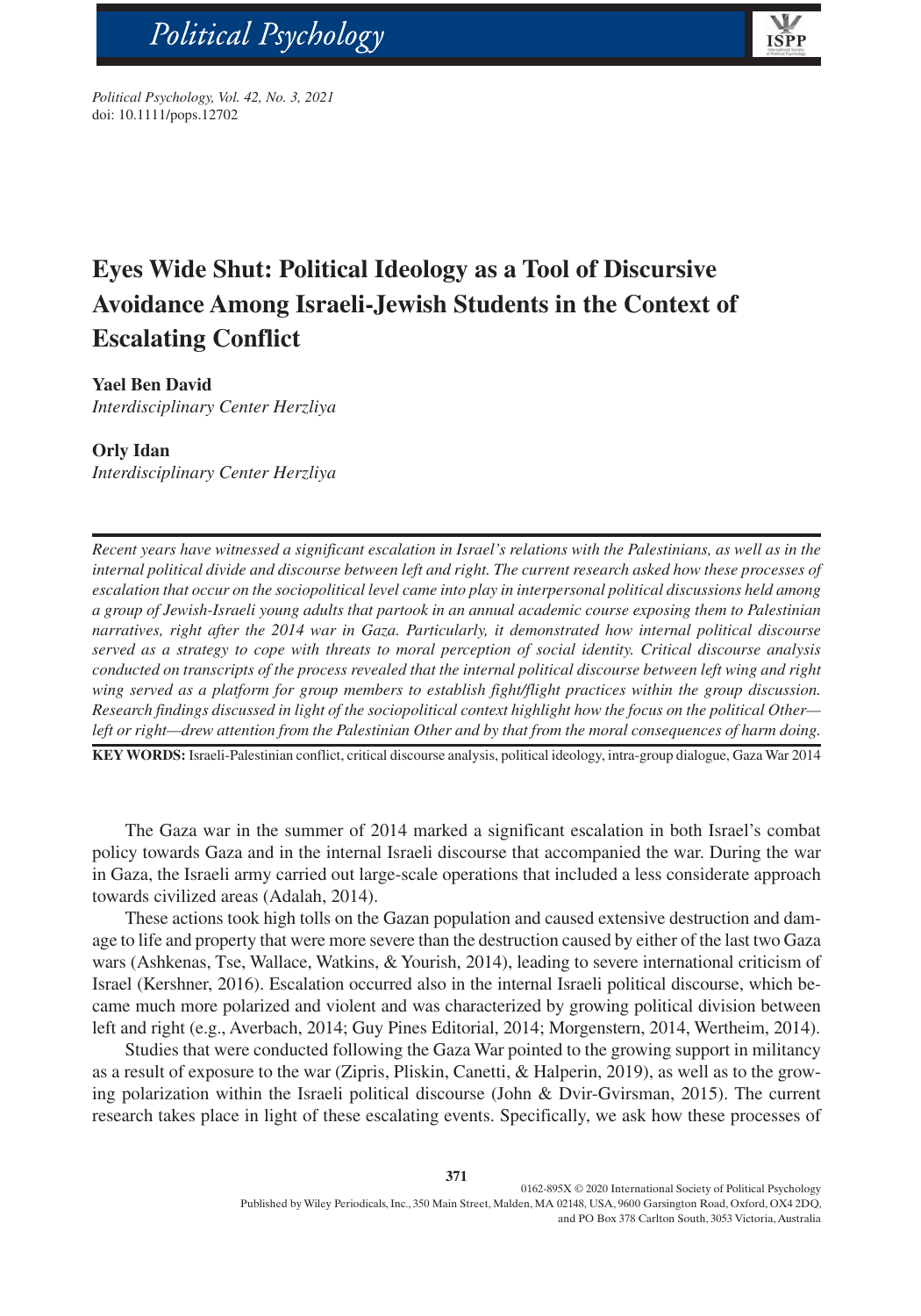escalation that occurred on the sociopolitical level came into play in interpersonal political discussions held between a group of Jewish-Israeli young adults. Drawing on the literature that addresses the social psychology of the occupier (Bandura, 1999; Halperin, Bar-Tal, Sharvit, Rosler, & Raviv, 2010; Shnabel & Nadler, 2008) and the implication of threat to morality (Bandura, 1999), we examine how Israeli-Jews as the dominant party handle the growing threat to their moral self-image following the war. In our research, we encountered Jewish-Israeli students with collective narratives of Palestinians as part of an annual course that took place right after the 2014 war in Gaza. The whole group process was documented and analyzed using the critical discourse analysis (CDA) approach (Van Dijk, 1993).

We draw the possible connection between the two escalating processes, the external growth in violence, and the internal political violence and polarization. In this regard, we demonstrate how internal political discourse serves as a strategy to cope with threats to morality and collective feelings of guilt. The construction of the political categories and their manifestation in the group dynamics reflect broader processes that occurred and are still occurring within Israeli society. We will interpret the research findings in light of the sociopolitical context and, particularly, the political discourse relating to the recurring elections of 2019.

#### **Literature Review**

## *Intergroup Conflict and Ingroup Threat*

What is the psychological meaning of ongoing conflict and war on social identity? The literature suggests that intergroup conflict encompasses a broad range of situations which provoke threat to group identity. Specifically, there are two major types of threat, realistic and symbolic, that are relevant in this regard. Having its origins in the realistic group conflict theory (LeVine & Campbell, 1972; Sherif, Harvey, White, Hood, & Sherif, 1961), a realistic threat to the ingroup arises when a group competes for scarce resources. In this regard, group members perceive a threat to the group's existence. In international conflicts such as the Israeli-Palestinian conflict, these are often natural resources (e.g., land) that are perceived by the two parties as scarce. A possible resolution in this matter is construed as a zero-sum, leading to escalating violence and hence greater threat to group existence and security (Lederach, 1996). However, in ongoing conflicts, threats to the ingroup go beyond the realistic threat as they involve symbolic threat to social identity as well, as suggested by social identity theory (Tajfel & Turner, 1986)—that is, a threat to the positive perception of group identity, to their worldview, or to their system of values. According to the SIT, group members strive to perceive their ingroup as good and just in comparison to other groups in order to achieve a secure and safe self-concept. In situations of escalating conflict, these processes are enhanced, bringing group members to perceive ingroup and outgroup in monolithic terms: While the outgroup is perceived as bad and evil, the ingroup is perceived as humane and innocent (Kelman, 1999; Staub, 2003), and group identity is perceived as less complex (Roccas & Brewer, 2002). In the case of dominating groups in intergroup conflict, a symbolic threat arises when group members find themselves using force and violence and performing acts that are perceived by the international community as contradicting morality and human rights (Shnabel & Nadler, 2008). This, in turn, intensifies the competitive element of group comparison (Turner, Brown, & Tajfel, 1979), questioning ingroup morality in relations to other groups.

So how do group members cope with threats to their moral self-image? In the particular case of conquering societies such as the Israeli society, research addresses the ways in which group members selectively disengage their moral self-sanctions from their harmful conduct. According to Bandura (1999, 2016), they do so by sanctifying their harmful behavior as serving worthy causes, denying the harmful effects of their actions and/or their responsibility for having caused them by asserting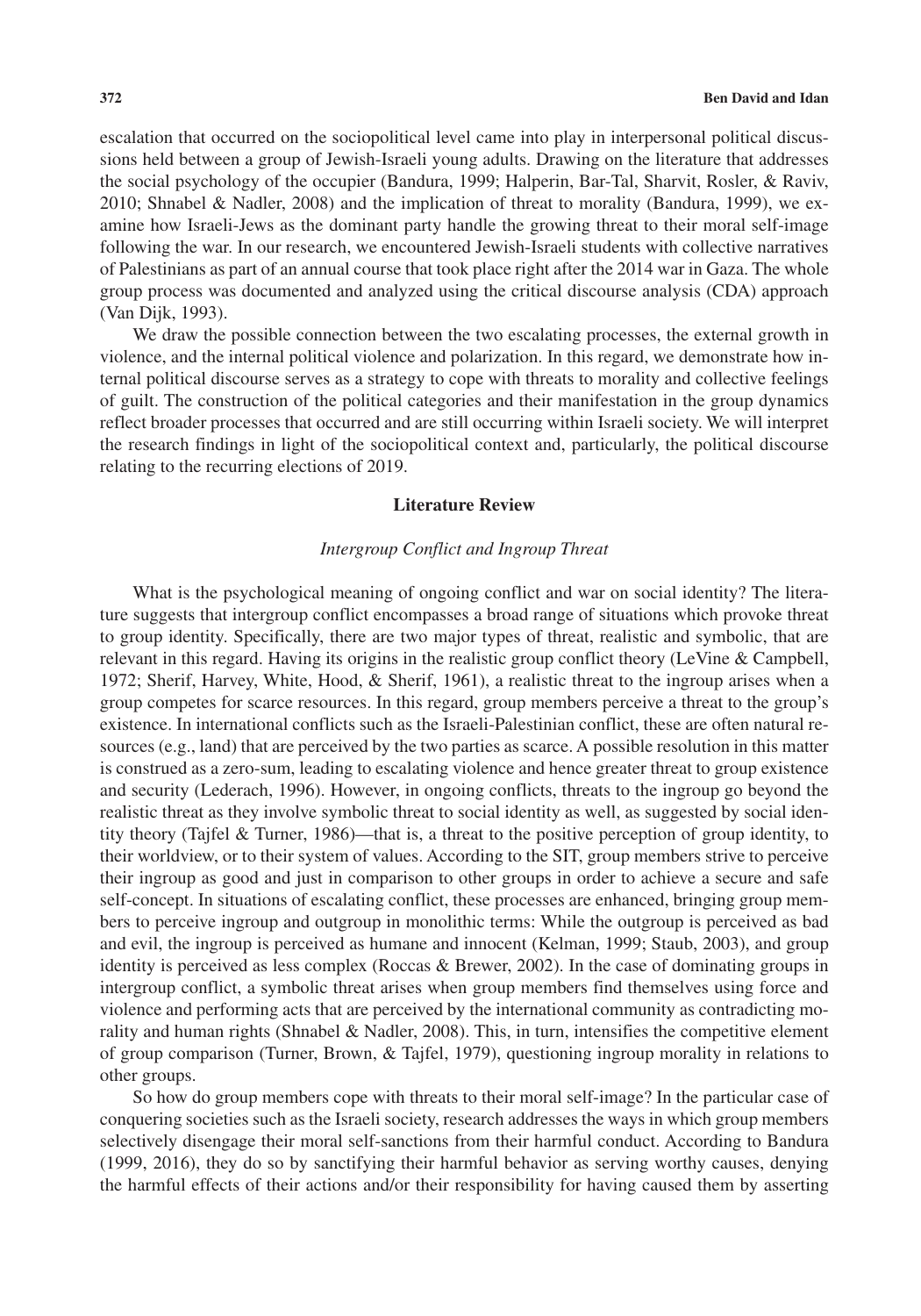that the victim "brought it on him- or herself," or by attributing their harmful actions to external constraints. Additionally, group members psychologically distance themselves from the adversary, either by belittling them or denying their pain and suffering, a mechanism that results in reduced levels of empathy with the victim's sufferings (Shnabel & Nadler, 2008). The use of either of these psychological mechanisms reduces the perpetrator's guilt and threat to moral identity (Wohl, Branscombe, & Klar, 2006) while allowing the occupiers to justify their deeds and to feel moral and just while still preserving and even escalating the conflict situation (Halpern & Weinstein, 2004).

## *Political Ideology, Morality, and Their Categorization*

The way group members cope with the threat to morality shifts in accordance to their political views. Political and other belief systems assist people in perceiving themselves as persons of value in a meaningful universe, and by doing so they provide a sense of existential security. Particularly, ideology offers a sense of certainty, predictability, and control; a sense of safety, and reassurance; and a sense of identity, and shared reality (Jost, Federico, & Napier, 2009). Political ideologies may have different degrees of appeals for different individuals depending on needs and the extent to which these needs are being satisfied (Adorno, Frenkel-Brunswik, Levinson, & Sanford, 1950). In other words, our psyche and political views correspond in that we embrace those beliefs and ideologies that resonate with our needs and interests (Jost, 2017). In line with the latter, a correspondence between psychological needs to manage uncertainty and identity threat and core philosophical values of political conservatism, namely respect for tradition and hierarchy (or inequality), has been found— that is, people who hold conservative values hold heightened epistemic motive to reduce uncertainty and ambiguity and attain a sense of order. This favors the adoption of rightist attitudes (Jost, Glaser, Kruglanski, & Sulloway, 2003). In contrast, people who hold liberal values may favor leftist attitudes towards restoring moral self-image and reducing feelings of guilt through the adherence to human rights, with leftists experiencing outgroup harm more emotionally than rightists (Pliskin, Halperin, Bar-Tal, & Sheppes, 2018).

Adopting the prism of CDA, viewing the ways power asymmetries and discrimination is being enacted, reproduced, and resisted through political and social discourse (Van Dijk, 1993), we can see the different world views of conservatives versus liberals as reflecting different strategies of power reproduction in the context of political conflict in general and regarding the suffering of the Other in particular. An example for that can be found in the analysis suggested by Žižek (2016) on the European internal political discourse in relation to the issue of African refugees who are fleeing into Europe. According to Žižek, there are two primary versions of "ideological blackmail" that appear in discourse. Left liberals state that Europe should show solidarity and open its doors widely, while the right-wing conservatives claim that Europeans should protect their lives and let the Africans solve their own problems. Zižek argues that by feeling morally superior in relation to the right wing, leftwing liberals still enjoy their power and privileges as part of the more satiate part of the world, while holding universalistic values. In a similar way, the right needs the liberal left in order to defend the nation and the ingroup from those who threaten to ruin it from within.

In the Israeli context, the ideological split between left and right is primarily defined by citizens' positions on the resolution of the Israeli–Palestinian conflict, such that "hawks"/rightists hold more deeply rooted conflict-supporting beliefs than "doves"/leftists (e.g., Arian & Shamir, 2011; Bar-Tal, 2013). Rightists, compared to leftists, tend to perceive Palestinians more negatively (Bar-Tal, 2013), hold less favorable attitudes toward contact with Palestinians (Maoz, 2003), and express lower openness toward Palestinians' viewpoint and narrative (Hameiri, Bar-Tal, & Halperin, 2014). Furthermore, rightist, conflict-supporting ideology in these contexts leads to greater adherence to patriotism, security, and unity. Specifically, societal beliefs about patriotism focus on loyalty and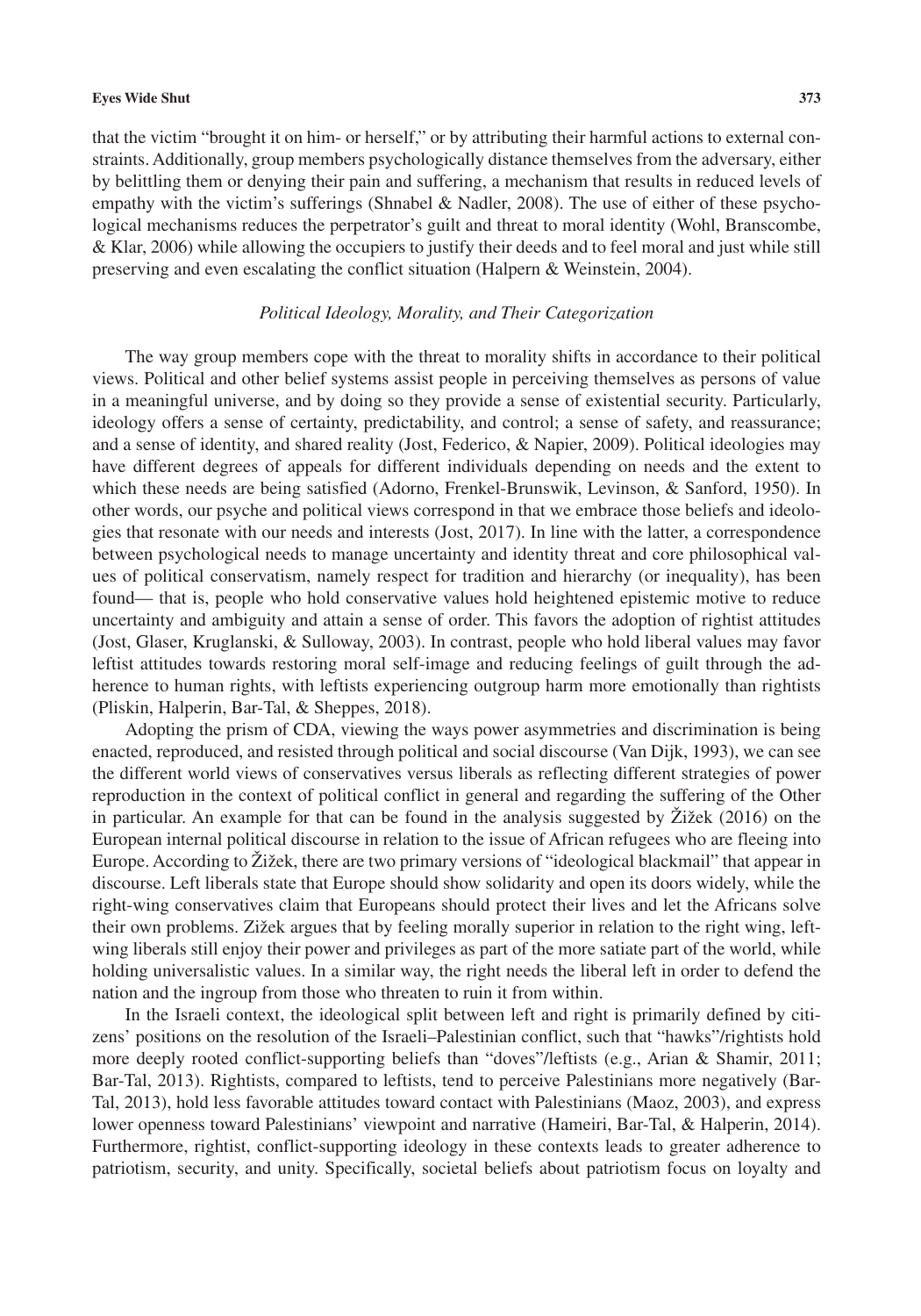sacrifice for the collective, and beliefs about unity emphasize the importance of facing the opponent as a cohesive unit (Bar-Tal, 2013).

In the current research, we adopt a critical discursive approach, viewing political orientation and the discourse it produces as enacting, reproducing, and challenging social power. In our particular case, we analyze political discourse in a group of Jewish-Israeli students, taking into consideration their being part of the majority group in Israeli society; specifically, considering the conquering role their ingroup is taking in the Israeli-Palestinian conflict in general and in the events of Gaza War 2014 in particular. This is done by examining the various ways in which language is used in reference to ideology. It is important to note that we address political ideology not as a static social construct, but rather as a *social category* that is constantly constructed and created by and through discourse (Butler, 1993).

## *The Sociopolitical Context of Gaza War 2014*

The current study is being held within the broader context of the long-lasting effects of years of occupation on Israeli society and the effects of a long history of occupation on the perception of the Israeli population of current events. In this regard, we refer to Israeli society and the psychological implications on it as "occupiers." Israel's reality since its establishment was shaped by the conflictual relationship with its neighbors. Of importance for the current study is the fact that Israel has been occupying Palestinian territories since 1967, and the Palestinian population has been living under military occupation for over 50 years. The situation with Gaza is more complex, as Israel no longer directly occupies Gaza territories since it withdrew unilaterally from the Gaza Strip in the summer of 2005. However, it continues to control many aspects of life in Gaza, including the import and export of commercials and goods and the entrance and exit of the population (Bar-Tal & Schnell, 2013). Since Israel's withdrawal in 2005, Hamas has been ruling Gaza, and there have been several hostilities and rocket attacks followed by Israeli army operations in the Gaza strip.

## *Escalation and Extremity of the Political Discourse Around the Gaza War 2014*

The Gaza War (that was named "Protective Edge") signified a peak in a series of escalating events that took place between Israelis and Palestinians, leading the Israeli army to initiate the "Protective Edge" operation on July 8, 2014. During the operation, attack-tunnels built by Hamas were revealed, which increased the perceived threat of the Israeli-Jewish collective that greatly supported the war. Extremity was not only evident in the attitude of Israel towards Gaza, but also manifested within the Israeli discourse. During the operation, the heated discourse between the different extremes of Israeli society intensified and raised the boundaries of freedom of expression, as journalists were threatened and even attacked (Averbach, 2014; Wertheim, 2014). On the other hand, indictments were filed against right-wing activists who called for violence against Arabs (Neuman & Ma'anit, 2014) and against leftists who called on the soldiers to turn their weapons towards the Knesset and the government (Ifergan, 2014). Evidence for the polarization in the Israeli political discourse is detected in a research that analyzed the new media, which revealed a total of 16% of Facebook users who unfriended or unfollowed others due to political disagreements (John & Dvir-Gvirsman, 2015).

#### *Moral Justification in the Gaza War 2014*

Despite the relatively high number of casualties among soldiers and civilians and the international critique on the operation that was routinely expressed in the media (Adalah, 2014; Ashkenas et al., 2014) and in demonstrations around the world (Bismut, 2014; Waldman, 2014), surveys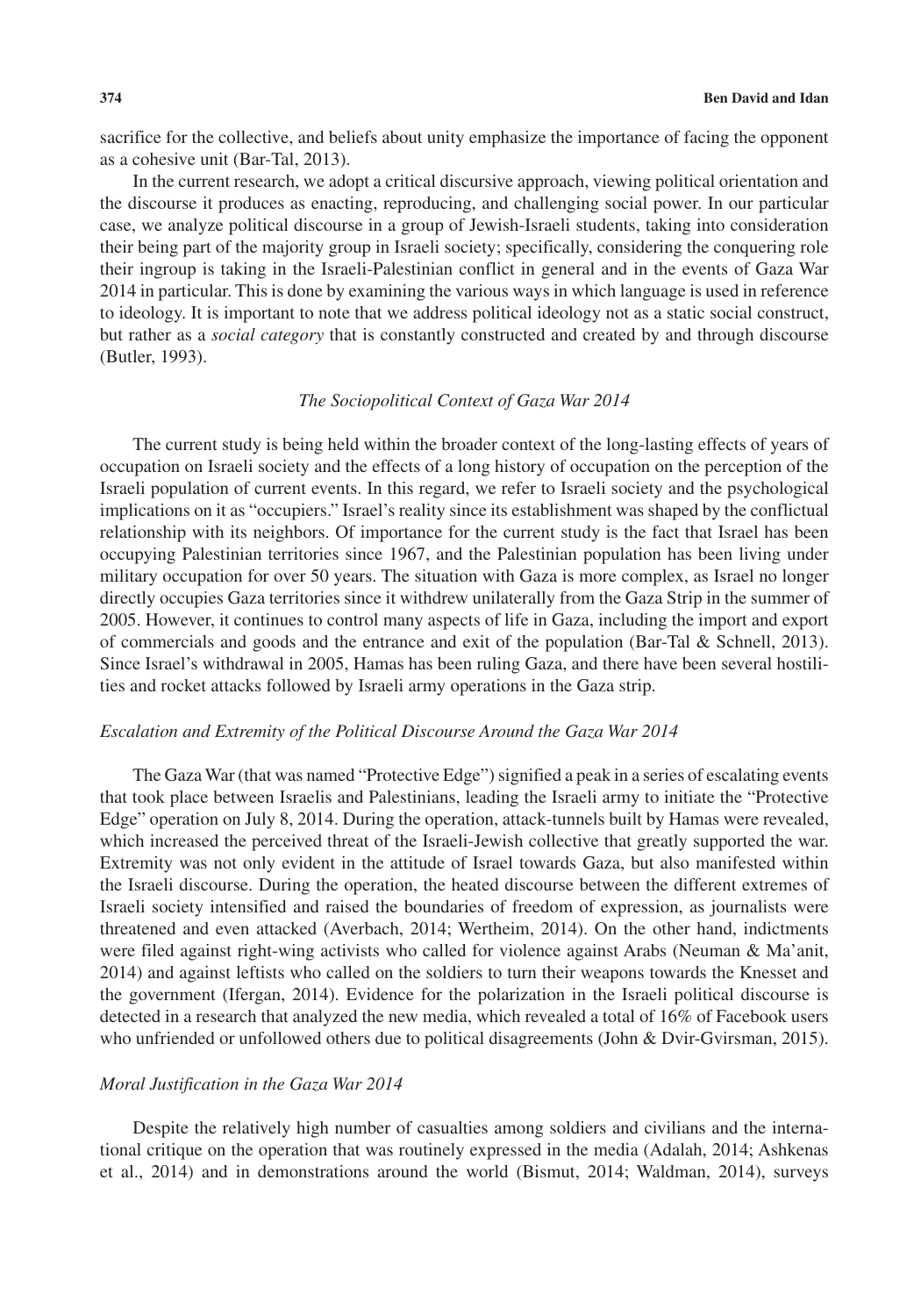indicated that the Jewish public believed that launching the operation and its military moves was necessary, and a majority of parliament members supported the operation. This is aligned with research showing how prolonged exposure to political violence brings self-protective strategies of coping with conflicts, manifesting in greater ethnocentrism and greater support of retaliatory policies (Canetti, Elad-Strenger, Lavi, Guy, & Bar-Tal, 2017; Hobfoll, Tracy, & Galea, 2006).

According to Perugini and Gordon (2015), the fighting in an urban space during the Gaza War and the high number of casualties intensified ethical dilemmas and thereby demanded the moral justification of the attack and the killing of hundreds of civilians by the Israeli military. They examined various posters disseminated by the Israeli military on various platforms of new media as part of its propaganda efforts. For example, in the poster titled "When is a house a home?" a house in which weapons are hidden is shown, claiming that as long as Hamas is hiding weapons in houses, they are considered nonhomes, and their tenants are considered potential terrorists. Moreover, this example shows how Israel's effort to morally justify its own violent deeds is bound up with the erasure of the Palestinian Other as a subject of human suffering. The attention and efforts that are given to establish moral superiority and moral justification shift the attention to Israel's own internal drama, in which the Palestinian Other serves the role of an extra.

In light of the escalation, both external and internal, and the high threat to morality created by this war, we ask how escalation and its potential growing threat to social identity manifests within political discussion among young Jewish Israelis, and particularly, what the role is of political ideology in handling threats to social identity. In our particular case study, we analyzed the discourse that was held in a group of 25 undergraduate students, who met weekly and discussed political issues. The group met as part of an attempt to study the psychological meanings of encountering the Palestinian Others' narrative in a model of intragroup dialogue (Ben David et al., 2017).

Our study from 2017 was based on a different group that met in 2013–14. The latter group had undergone an identical process to the one described in the current study, in terms of the curriculum (guest lectures, tours) and facilitators. However, in the first year, the political climate was relatively stable, and talks between Israelis and Palestinian representatives were held. During the second year (the current study) following the Gaza War, more tension was apparent. It was also a year of elections which impacted the process, as detailed in the following analysis. It revealed that the process of encountering the Other's narrative led to greater empathy towards Palestinians and a greater willingness to reconcile. Unlike intergroup dialogue, this is an internal process of dialogue among ingroup members (in our case, Israeli Jews), which addresses their conflicted relationship with the outgroup (i.e., Palestinians). This understudied form of dialogue can be mainly found in the field of peace education (e.g., Salomon, 2004) and in recent initiatives (Rosenak, Leshem Zinger, & Isaacks, 2014). It has great potential in exploring the psychological implications of intergroup conflict on ingroup members' subjectivity (Ben David et al., 2017), particularly in how internal political discourse evolves within social groups (Ben David & Idan, 2019).

In this study, we observe the emergence and meaning that is made to political ideologies by Israeli-Jewish undergraduate students, and how they serve them when addressing the Israeli-Palestinian conflict, particularly in light of the Gaza war and the growing threat to moral self-image. Particularly, we examine: (1) how participants politically identify themselves and others in the group discussion; (2) the implications of the constructions of political categories on how the discussion unfolds; and (3) how these categories are used in the discussion, particularly in light of the escalation and the exposure to the Palestinian Other.

In order to do so, we rely on methodological frameworks of CDA, addressing discursive dimensions of political talk in order to reveal how power relations and power mechanisms organize and naturalize the political reality (Dunmire, 2012; Van Dijk, 1993). Observing dynamic group discussions enables us to identify how language is not only a conveyer of content in the political discussion,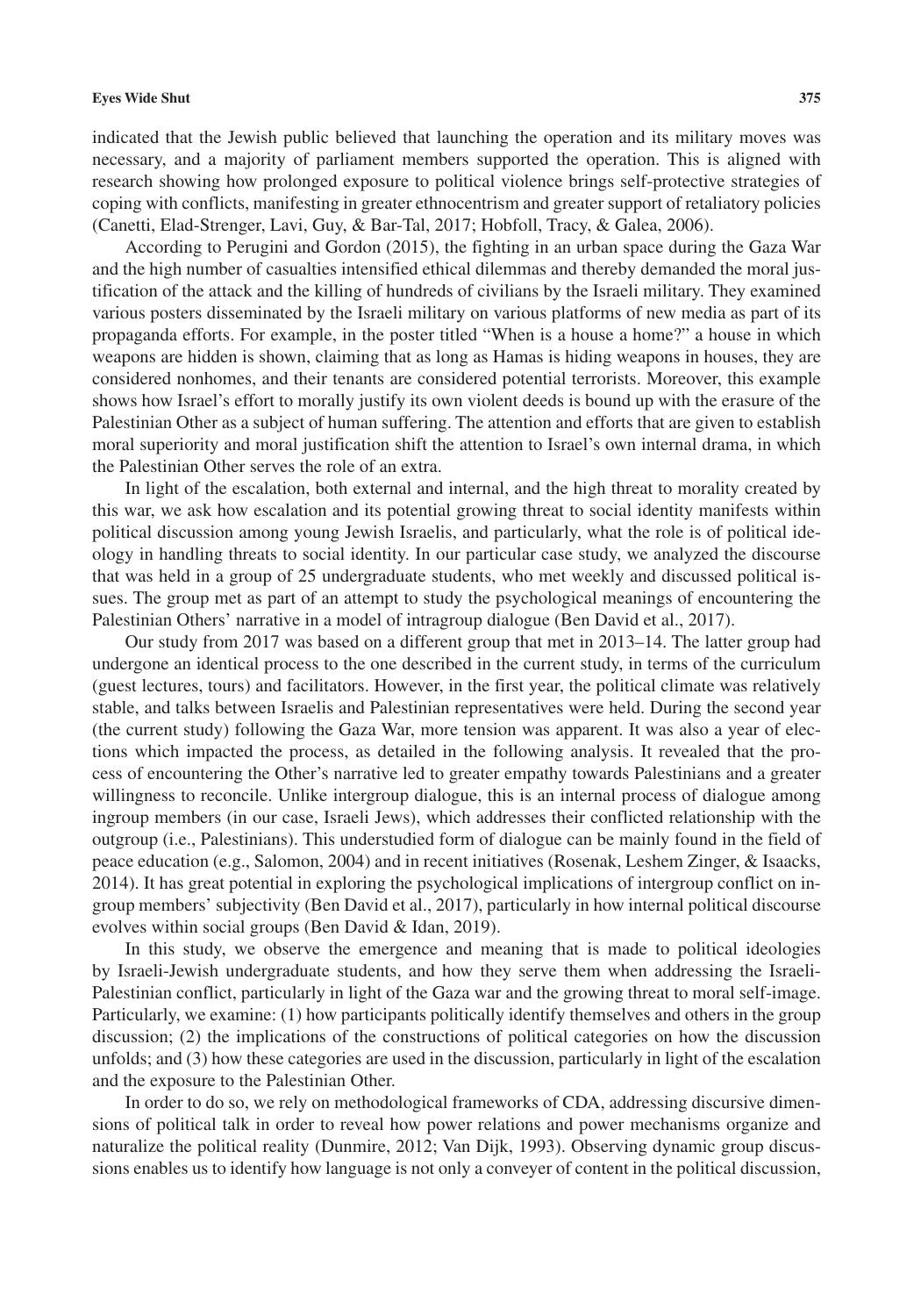but rather a performative utterance that organizes political reality (Austin, 1975). For example, when I say to someone "you are a leftist," I am not only labeling them or making a statement, but I am also positioning that particular person in relation to others in a particular political realm. By saying so, I am defining what "left wing" means, thereby channeling the course of the discussion. In this way, language shapes reality, and by using political categories, language shapes our perceptions and assists in framing a political mind-set.

#### **Methodology**

#### *Participants and Procedure*

Group meetings between 25 Jewish-Israeli undergraduate students at the Department of Education at an Israeli University are the source of the research data. The University is located in a region that suffered from constant bombing during the Gaza war in 2014. Participants included 22 women and three men (average age 25.2 years). All students participated in a year-long seminar (two semesters) that was dedicated to the Israeli Palestinian conflict and to the encounter with Palestinian narratives. The course took place between October 2014 and May 2015, shortly after the "Protective Edge" operation. The course consisted of guest lectures on topics that are related to the Israeli Palestinian conflict, identities in conflict and narratives in conflict, power relations, and reconciliation. All lectures were followed by processing meetings that included in-depth discussions. Guest lectures were academic professionals, both Israelis and Palestinians. The particular choice of the guest lecturers was decided upon based on the specific research interests and their alignment with the content the research team found relevant to the group, specifically: collective narratives in conflict, gender and conflict, reconciliation and dual narratives. It was also important to introduce to the participants diverse identities of speakers, in terms of ethnicity and gender. The first speaker was a Palestinian researcher from east Jerusalem; the second was a female Palestinian Bedouin; the third was a Jewish professor; and the fourth was a Palestinian professor from the West Bank. All of them studied the Israeli-Palestinian conflict from different angles.

Overall, there were 16 meetings of which six included guest lectures and the rest were dedicated to open discussion and processing of the content. In addition to the class meetings, the course included two day-trips to historical sites that were relevant to the Israeli-Palestinian conflict, jointly led by an Israeli and a Palestinian guide. In the tours, participants directly encountered Palestinians who told them their narratives. The course was facilitated by two professional facilitators, who were also part of the research team; the first author (female facilitator) together with another male facilitator. The main task of the facilitation unit was to encourage participants to talk freely about what came to their minds following the lectures and generally reflect on the Israeli–Palestinian conflict and their relation to it. The facilitation unit tried to encourage participants to express their multiple perspectives and to create a safe space for open participation (for a detailed description of the course, see first Ben David et al., 2017).

#### *Measure of Political Ideology*

As part of a broader study that required participants to address their attitudes regarding current political realities, including the Israeli-Palestinian conflict, human rights in the West Bank, and the occupation, our participants filled out a questionnaire, that included eight items that measured political attitudes towards the Palestinians (e.g., "I believe that the violence of Palestinians towards Israelis is a result of the Israeli occupation") and the possible resolution of the Israeli-Palestinian conflict (e.g., "In order to reconcile with the Palestinians Israel needs to withdraw to 1967 borders").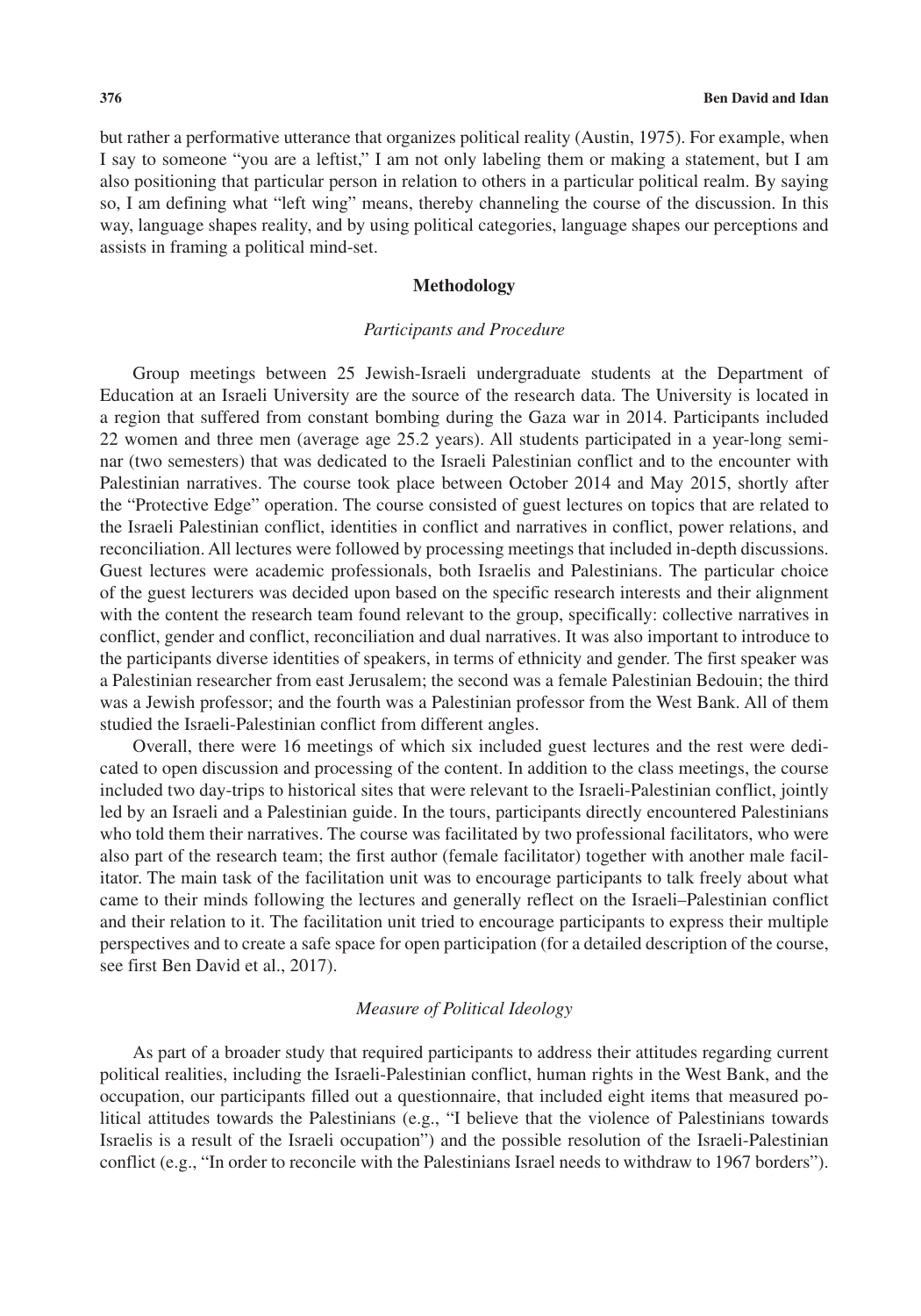The items expressed left- and right-wing attitudes in accordance with the literature (Arian & Shamir, 2011; Bar-Tal, 2013). Participants rated each of the eight items (alpha Cronbach = 0.77) assessing political ideology on a Likert type scale from 1 to 7 (1 = *totally disagree*, 7 = *totally agree*). The questionnaire was administered three times: before, during, and after the course. Here we present the results received on the first round, as this was our baseline for measuring political ideology. The lower scores represented right-wing attitudes and the higher scores represented left-wing attitudes. Thus, the distribution of political perceptions was determined (extreme left: 8%; moderate left: 36%; center: 28%; moderate right: 20%; extreme right: 8%).

## *Analysis*

Data analysis was based on full transcriptions of the group meetings and tours that were done by two research assistants that observed the group through a one-sided mirror. All meetings were recorded and later transcribed. During the tours, notes were taken by both research assistants and the facilitators, and parts of the discussions were also recorded (whenever was possible). Additionally, insights from the debriefing sessions that were held among the facilitation unit following every session were analyzed by the researchers. All discussions were held in Hebrew and so was the analysis. Only during the later stages of writings were the quotes translated from Hebrew to English. The quotes were translated by one of the authors who is bilingual, and translation was reversed into Hebrew by the other author in order to validate the semantic meaning of the discussion. We conducted CDA in accordance with Van Dijk's (1993) parameters of analysis. The categories were divided according to context and text. In terms of context, we addressed the broad societal context of the Israeli–Palestinian conflict, particularly the war and its aftermath. In relation to text analysis, we addressed the following: (1) content, referring to primary assumptions regarding the political and topics that were raised in the discussion; (2) argumentation, referring to how participants built their arguments and how they legitimized and validated their talk in order to attribute acceptability in face of controversial actions, accusations, or doubts (Chilton & Schaffner, 2002; Van Leeuwen, 2008); and (3) rhetoric, referring to linguistic style and the use of specific words and metaphors. We analyzed the data using ATLAS TI version 8.

#### **Results**

Analyzing the construction of discourse within the group dynamics, we discovered that the group discourse was construed in accordance with the basic assumption of Fight/Flight suggested by Bion (1961). According to the Fight/Flight basic assumption, group members act as if they need to either flee from something or fight something. This basic assumption characterizes groups in situations of war, conflict, and threat.

In our particular case, it seems that political ideology, whether hawkish or dovish, served as a platform for group members to establish fight/flight practices within the discussion. The "fight" mode was demonstrated through participants' judgments towards each other, towards guest lecturers, and towards the facilitation unit. Alternatively, the "flight" mode was detected in dismissive behavior towards each other or refusal to participate at all. Particularly, we identified that the two axes of flight versus flight worked in a cyclical manner and fueling each other. In other words, we found that the group members were fighting and attacking in order to flee from emotional presence. In the following, we present how this main theme of *fight for flight* evolved and developed through the group process in four chronological stages: (1) comfort versus confrontation: construction of contrasting needs in the engagement; (2) exposure of the political conflict in the room through the encounter with the Other; (3) escaping trauma through escalating discourse; and (4) conscious avoidance.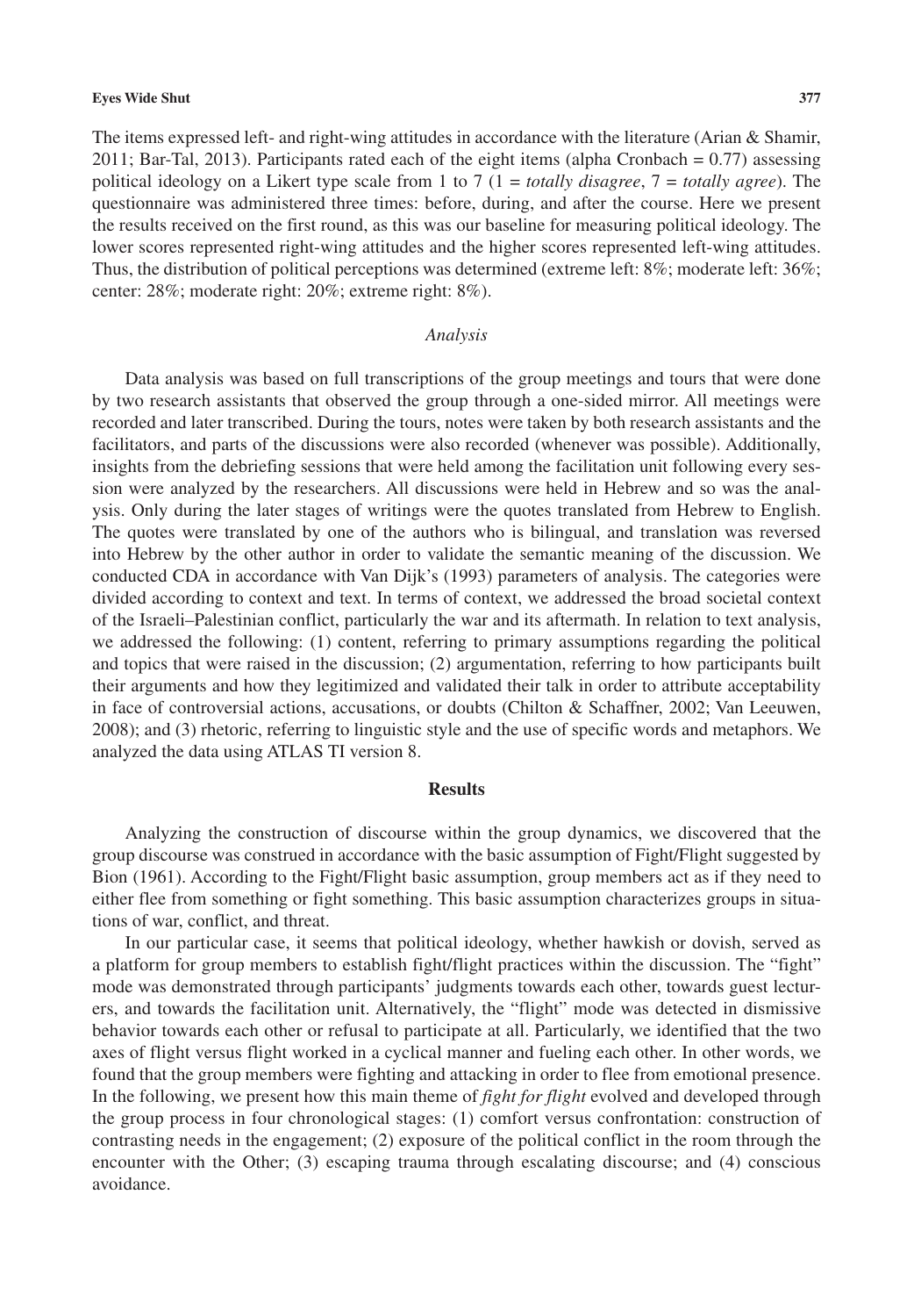## *Stage A: Comfort Versus Confrontation: Construction of Contrasting Needs in the Engagement*

At the outset, students were asked to share their expectations regarding the course. Already at this initial stage, group members expressed two conflicting needs—the first, to challenge themselves politically and personally, and the other, to validate their positive ingroup identity and to defend Israel in light of negative international public opinion following the war. In the following quote, one of the participants described what happened to her after the War:

 $FP<sup>1</sup>$ : "Since the War, I find myself with extreme opinions. I do not know why, but in a way that contradicts my life so far. I want to bring myself back to my 'correct' form. We were talking about it following the War and found ourselves providing answers in order to protect the nation. Everything that makes sense in Israel does not make sense abroad."

In this quote, the participant describes her inclination towards extremity which results from her growing need to defend Israel's actions in light of international critique. She notices this process that she is going through, identifying the more leftist position as the "correct form." She chooses the word "contradiction" to describe an internal conflict between her need to protect her ingroup identity as moral and just and her wish to hold liberal values, reflected in left-wing ideology. Here we see the need of group members to validate their social identity in light of wrongdoings (Bandura, 1999; Halperin et al., 2010; Shnabel & Nadler, 2008) and its potential tension with liberal values (Pliskin, Bar-Tal, Sheppes & Halperin, 2014). While there are voices that express this need to defend the ingroup identity, there are other voices in the group that express a pressing desire to get "out of the comfort zone" and to challenge the ingroup identity:

MP: "I came because the course was recommended, but mainly to get out of my comfort zone, to experience the encounter (with the Palestinian Other). The first time I encountered Palestinians was in the army when I entered Calquilia<sup>2</sup> and I remember it as a disturbing experience. My conclusion was that meeting the Other meant physically getting out of my comfort zone."

The participant perceives that engaging with the Other requires "getting out of the comfort zone," based on his experiences as a soldier. Following the literature, we can infer that viewing oneself as ready and able to get out of the "comfort zone" expresses yet another attempt to view oneself as moral and just in light of escalating violence (Shnabel & Nadler, 2008). This voice later develops into recurring attempts to confront opposing voices inside the group.

Another example for the two opposing needs in the group—to be comforted versus being confronted—was evident in the group's response to a questionnaire they were asked to complete as part of the research design and the course's requirements. An analysis of questionnaire responses can be found in the Ben David et al. (2017). During the second meeting, some of the group members expressed suspicion and fear of being manipulated towards a left-wing political agenda, as some items directly addressed the conflict and the occupation, such as: "I believe that the violent actions towards the Palestinians are a result of the Israeli occupation." In the Israeli context, the use of the word "occupation" is associated with leftist political ideology. The use of this word was intentional in order to address the political context straight on and not in an indirect manner. The following are examples of reactions to the questionnaire:

 ${}^{1}FP$  = Female Participant; MP = Male Participant.

<sup>&</sup>lt;sup>2</sup>A Palestinian city in the West Bank.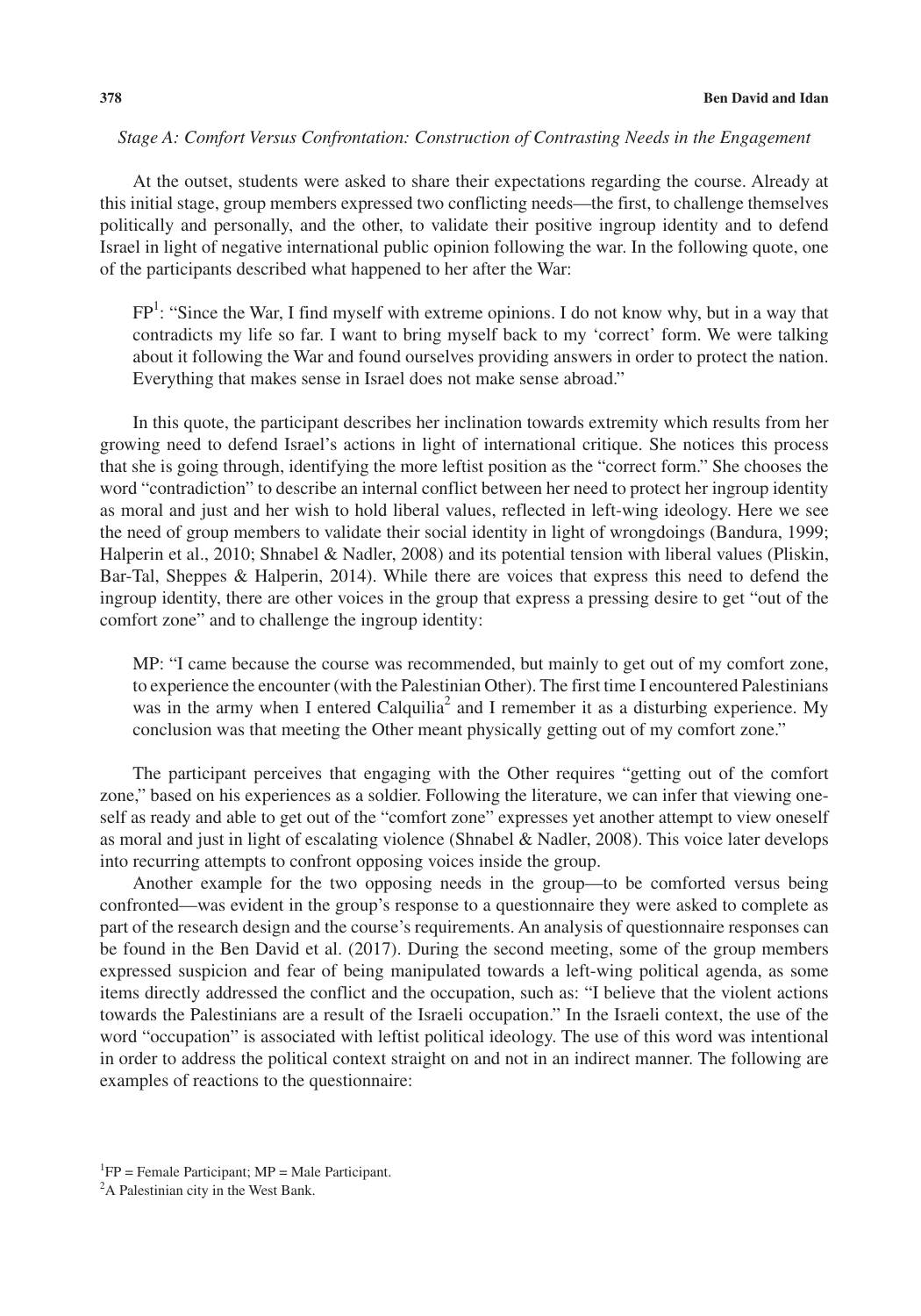FP1: "I am not saying that the occupation was not carried out, I am not saying it was. I am saying let me decide what I politically think about this issue. Do not decide for me. It is not fair." FP2: "I was presented with the language of a particular political side and was forced to use it, agree with it. I feel frustrated because I was not given the option to genuinely express my opinion about the questionnaire."

FP3: "I think that I should have been given the option to disagree with the items."

Participants expressed their frustration, claiming that the questionnaire was unfair. Despite the fact that they could choose not to answer all the questions, they felt forced to do so. Rather than talking about the issues that the questionnaire provoked and facing reality, they focused on their lack of choice and a possible manipulation being done to them by the research project, accusing the researchers of being politically biased. The response of FP1 indicates a perception that the occupation is a subjective attitude, as opposed to the situation of the Israeli army's direct control over civilians in the West Bank. Identifying the research team as a "joint enemy" enabled the group to avoid the anxiety that was evoked when dealing with the Other. This reaction can be interpreted as a defensive way to cope with the threat to moral self-image (Bandura, 1999) and collective feelings of guilt (Wohl et al., 2006) that were provoked by the content of the questionnaire. We see how group members flee from feelings of guilt that are supposedly provoked by wrongdoings done by the Israeli side to the blaming of the research team and the facilitators. Moreover, participants are shifting focus from guilt by painting themselves as victims of the research team's "conspiracy," thus escaping reflection of their discomfort provoked by the description of Israel as an occupier.

In contrast to these voices, there were others asking to be confronted with difficulties:

FP1: "I think this is the purpose of the questionnaire. It is acceptable that there were controversial items. The purpose was achieved as it confronts you with issues that you are not comfortable with."

At this point, the tension inherent in these two voices—comfort versus confrontation—was still implicit, and conflict was directed toward the facilitation unit (resembling groups at early stages of development; see Bennis & Shepard, 1956). Later on, these voices evolved into intragroup conflict dynamics.

## *Stage B: Exposure of the Political Conflict in the Room Through the Encounter With the Other*

The implicit tension between the two axes of needs, comfort versus confrontation, evolved into a full-blown conflict between political ideologies. The conflict was triggered following the encounters with two Palestinian researchers. In the group's reaction to the two researchers, the group was drawn into an internal conflict between comfort and challenge, which later developed into political ideologies, expressing different views regarding the timing of the encounter. The first encounter took place a day after a terrorist attack in a synagogue in Jerusalem. The group met a Palestinian male researcher from East Jerusalem that studied Palestinian narratives. Some students stated that it was not comfortable for them to encounter a Palestinian right after a terror attack, while others argued that this was exactly the time to encounter the Palestinian Other:

FP1: "…He (the Palestinian guest) came to talk with me about the conflict in the same moment I was hurt by the conflict…so to talk about this now was hard for me…"

FP2: "…maybe what's hard for us is to accept a Palestinian that actually objects to such horrible murder...so maybe this is our challenge to accept him..."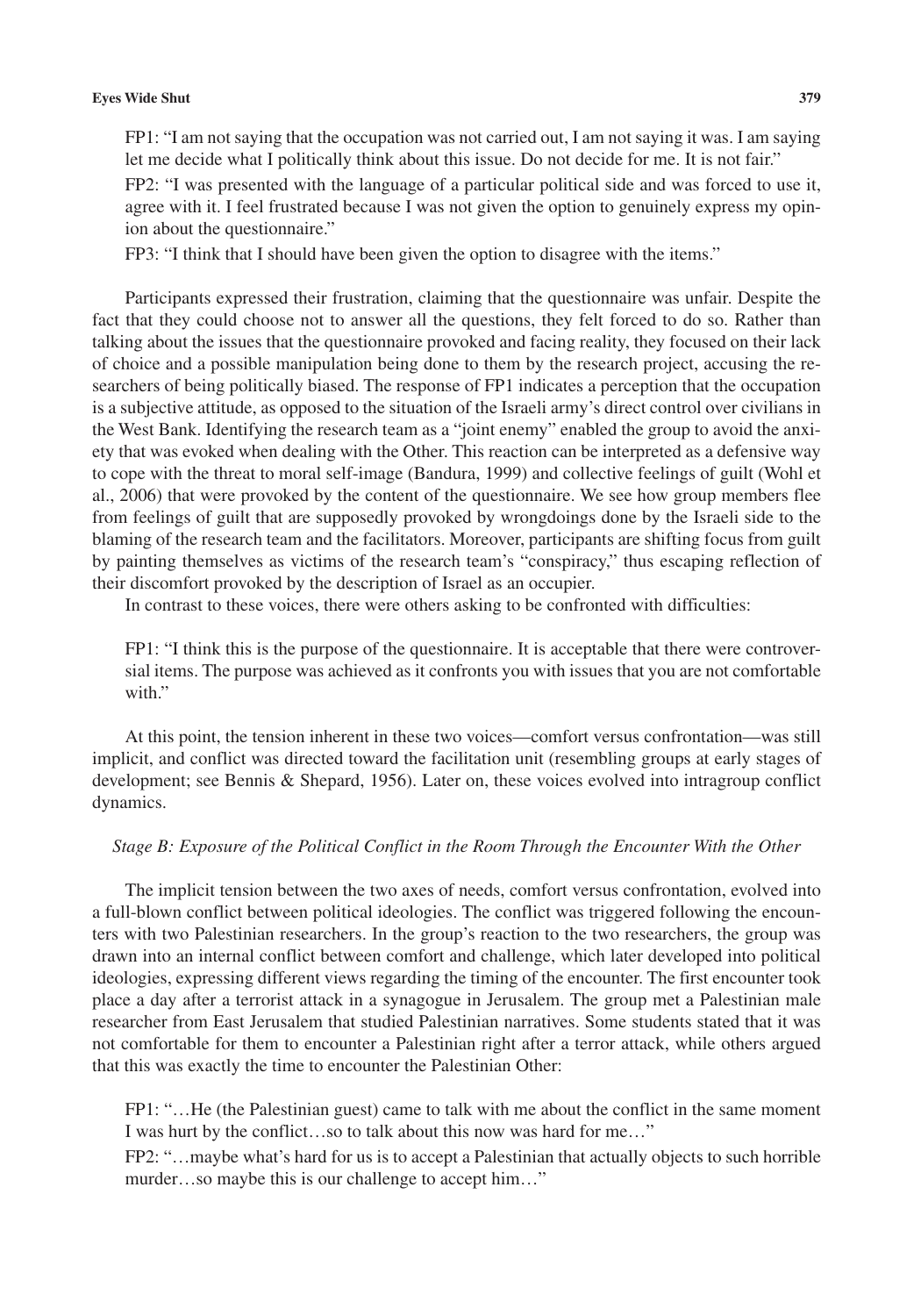FP1: "…to talk about such a loaded issue on such a loaded day, it's hard…"

MP1: "I think this is a pure profit for us"

FP3: "One cannot deny the fact that we are Jews and they are Arabs… I also feel in the room that if my opinions are moving more towards the right or more towards the left, this indicates my level of love or hate for Arabs."

FP4: "This is an indicator of your values."

This dialogue reflects the transition from a more personal talk (the first FP uses the singular speech form) to a collective, more categorical talk (the responders use the plural speech form), and from there to an "us versus them" talk, indicating escalation (Staub, 2003). The discourse reflects a struggle between a complex attitude (FP2: "A Palestinian that objects to such a teribble murder") and a monolithic perception of ingroup versus outgroup (FP3: *"*…we are Jews and they are Arabs*"*). The first two quoted participants present a complex view of the Other (Roccas & Brewer, 2002) as both perpetrator and victim, which is a challenge to perceive, for it threatens the monolithic perception of identities of self and Other (Kelman, 1999) as contrasting, therefore intensifying the threat to positive perception of ingroup identity (Tajfel & Turner, 1986) and morality (Shnabel & Nadler, 2008). FP3 shifts the discussion to the categorical views of identities, which can be seen as an act of psychological distancing (Bandura, 1999; Shnabel & Nadler, 2008) in face of the suggested complexity of FP2. Later on, the movement from singular to plural constructed left and right categories in a bipolar manner, as "Arab lovers (and hence, Israeli haters)" vs "Israeli lovers (and hence, Arab haters)." Interestingly, rather than signifying different views of political resolutions to the conflict, they represented different positioning in relation to the ingroup.

This polarization in the group discourse became more and more salient in a discussion that was held after the group met with a Bedouin<sup>3</sup>—a Palestinian faculty member of the University studying Bedouin women, who told them her personal story as a woman who overcame obstacles in her personal life. The discussion began by participants sharing their feelings that were provoked following the encounter:

FP1: "The encounter was very interesting to me as well, but it was hard for me to hear how she talked casually about racism, and her whole story made me not want to be part of the country in which I live." (Long silence)

FP2: "I never heard a personal story and it made me appreciate the freedom I have as a woman and as a citizen. It is something that was taken away from her in several occasions"

FP3: "...I looked at her and said 'wow', she has to constantly recruit herself for every new struggle, she never gives up, this is totally admirable"

As we see in these quotes, participants expressed guilt and shame regarding the hardships the speaker had to endure in order to achieve things in her life ("her whole story made me not want to be part of the country…"), alongside admiration and empathy. These expressions reflected an ambivalence between the guilt and shame due to her hardships, particularly if we consider her coming from a highly disadvantaged group in Israeli society and in the Palestinian society (i.e., Bedouin community), alongside the admiration for her as a self-accomplished woman. This complex perception with regards to her identity challenged a monolithic perception of ingroup versus outgroup

<sup>&</sup>lt;sup>3</sup>Bedouins are nomadic Arabs who historically inhabited the desert regions of North Africa, the Arab Peninsula, and the levant. In Israel, there is a large Bedouin community in the Negev's southern area. As a minority group within Israeli society, the Bedouin are a marginalized group. Within this culture, women are said to be marginalized twice. They are marginalized once for being a Bedouin and a second time for being a woman.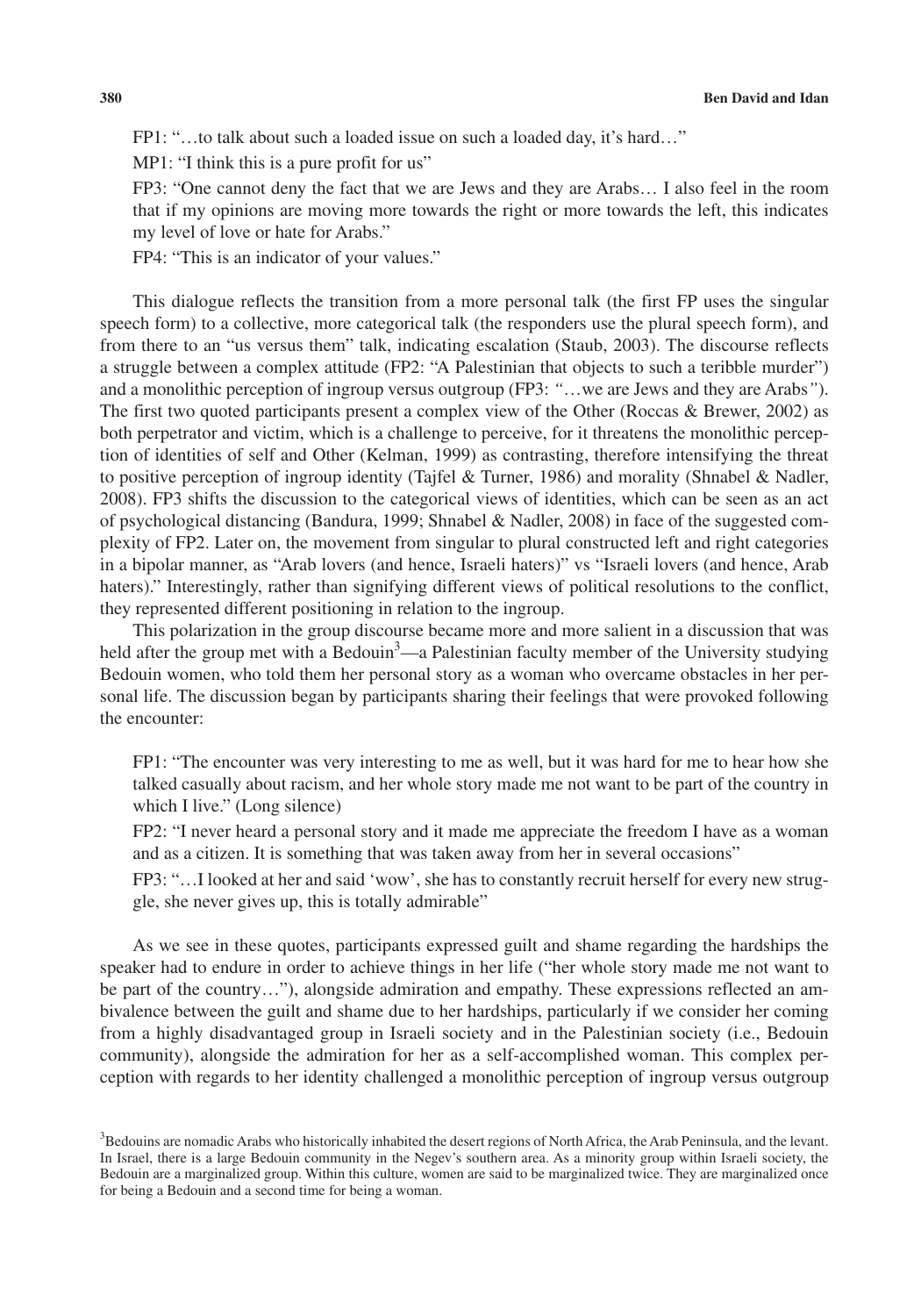(Roccas & Brewer, 2002), specifically, Jews versus Arabs. It is precisely this similarity that enabled participants, particularly women, to compare themselves to her and to acknowledge the advantage of their ethno-national identity in their lives ("it made me appreciate the freedom I have as a woman and as a citizen"). Additionally, participants at this stage of the discussion (as shown in the above example) used the singular form "I" in describing their personal experience and feelings following the encounter. The atmosphere in the room was heavy, with several moments of silence. The blurred lines of distinctiveness between the identity of the group members and the speaker created a symbolic threat to the social identity of some participants (Tajfel & Turner, 1986), which resulted in some of the students distancing themselves and searching for holes in the story.

FP4: "In contrast to what you say, I felt we are missing something here, she was the one who managed to succeed and I felt it was a nice story but there are still open questions regarding what's really happening in the Bedouin villages."

FP5: "She came here and she is amazing and all, but it's not the typical story of the Bedouin women…it is encountering the specific 'Other' with whom we feel comfortable."

In these quotes, we witnessed a shift from the singular "I" to the plural "we." FP4 expressed her own feelings on behalf of the entire group, and FP5 validated this by using the plural when referring to the feelings the Other provokes. From this point on, a heated and polarized discussion evolved:

FP6: "…perhaps it was nice for us to listen to her because we connected to her, because it was possible to connect to her despite the fact that she comes from a different place. I think there was openness, maybe it's naive, but maybe we were just open…"

FP4: "So what is the message from this encounter? That in order to connect to the Other s/he needs to be similar to us? It makes me very sad."

The argument of FP5 about the *genuineness* of the speaker shifted the discourse from the emotional presence that was seen in the beginning into an argumentative dispute on the extent to which the group was tolerant. On the one hand, there were voices, such as FP6, that portrayed a benevolent picture of the group as open and tolerant, denying the harsh feelings the speaker provoked. On the other hand, there were voices, such as FP4, that patronized those who identified with the speaker, claiming that it didn't infer their true openness. This shift in the group discourse, from emotional presence into internal critique and defensive responses, that was accompanied by shifting from singular to plural speech, reflected how the group psychologically distanced itself from direct examination of its members' own feelings. The discussion also presented different strategies of handling identity threat: searching for security and assurance on the one hand, and searching for moral superiority on the other hand, corresponding to the different strategies of left wing and right wing described in the literature (Jost et al., 2009; Pliskin et al., 2014; Žižek, 2016).

It is interesting to note that only women took part in this discussion, holding an "internal discussion" amongst themselves. It appears that women were mostly provoked by her presence, which sheds light on the group as a group of women. Additionally, the discussion demonstrates how the fight/ flight dynamic of this group is above and beyond gender roles and implies a broader phenomenon.

## *Stage C: Escaping Trauma Through Escalating Discourse*

Escaping from emotions into political arguments became inherent in the group discourse. One such escape occurred in a discussion in which some participants expressed their trauma and fear following the war. In the meeting, the discourse constantly shifted from addressing feelings into categorical talk: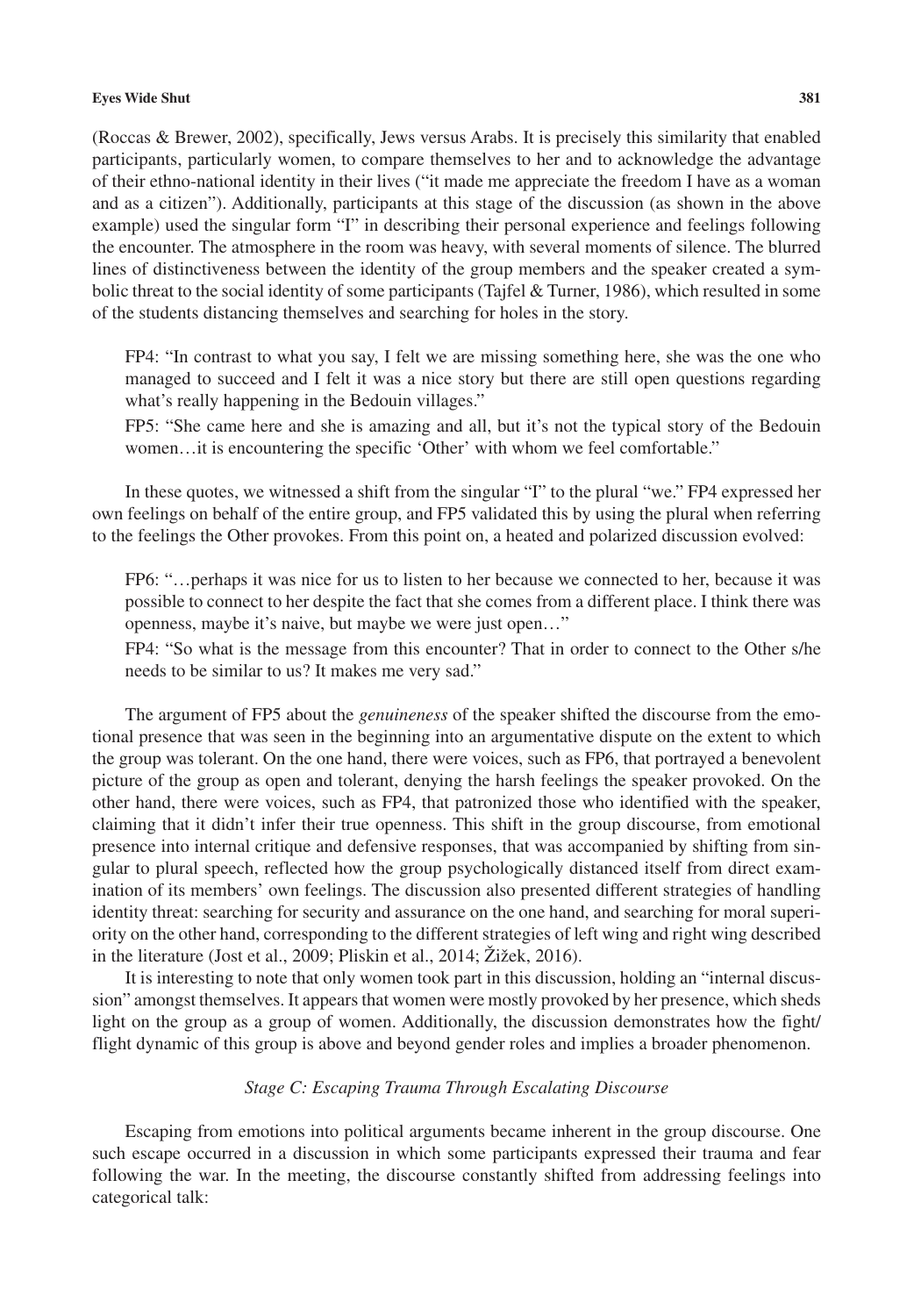Facilitator: Let us really try to examine this. I think that others said that they were hurt by talking here about their feelings. It is not easy to speak emotionally and I am trying to understand this.

FP1: I have a question I really thought about. Can we say that people who are really left wing manage not to be afraid at all? If you are on a bus and someone with an Arab look enters carrying a big bag. does the thought he may explode himself go through your mind?

FP2: It bothers me what you are saying. because I'm the most fearful person. We talked about Protective Edge—I didn't leave the house, went to the shelter crying, and yes, I live in Tel Aviv…I was in a huge distress that a rocket would fall on my head… it is not like the leftist aren't afraid."

FP1: "That's if you manage to say that you are not afraid of all the Arabs…"

MP1: I really think that the left-wing is diverse, there are those who out of fear would say something that someone who is right wing would object to. Let's say, a leftist who wants to end the war and give up land because he is afraid and doesn't want the Arabs around here…"

In this dialogue, we see how the discourse shifts whenever emotions are aroused. The invitation of the facilitation is responded by a participant who is asking "how leftists feel." Her response reflects a categorical talk about "what leftists feel towards Arabs." By doing so, she is talking about emotions in an impersonal, categorical manner, but not about her own emotions. Moreover, when another participant responds to her by expressing her personal emotions of fear and her traumatic experience during the war, the responses to her remain impersonal. The response of FP1 includes the plural pronoun "You," which implies a collective and inclusive state as opposed to the singular pronoun "You," which emphasizes the categorical mindset of the group. While the response of MP1 tries to address the complexity of the left wing, it still embodies distant, categorical talk relating to "what left-wing people feel" instead of what a particular individual feels. We see here how the construction of political ideology in the room assists the group in its escape from the emotional trauma of the War. This dialogue demonstrates how the construction of internal conflict between left and right is allowing group members to flee away from emotional presence in relation to the external conflict, and therefore to preserve their power (Van Dijk, 1993). Moreover, this is a practice in which political ideology is serving as an escape tool from dealing with the consequences of the ongoing Israeli-Palestinian conflict (Žižek, 2016).

As the meetings progressed, traumatic contents and experiences from the war became more present in the room, and the discussions were more emotionally charged. However, the group discourse continued to shift into arguments whenever feelings of guilt and pain surfaced, thereby morally disengaging from harm doing (Bandura, 1999). Despite it being the tenth session, the group members seemed to be incapable of truly listening to one another. The following dialogue, which took place in a discussion in which the group talked about the war and specifically about whether the IDF attack in Gaza was justified, demonstrates this point:

FP1: "I am not putting anyone down. Every soldier that experiences this, I think this is the most terrible thing that can happen, not only to the family, but also to everyone around. However, they did this not solely because we sent them to get killed, this is not a fascist dictatorship that simply sends its people (off to war). There was an existential threat here.

FP2 (interrupts): Don't you think that eighty people died for no cause from a missile? In a second there will be another war and there is no (foreseen) agreement and…

FP3: Let her finish, what's going on here?

FP1: You see why I didn't want to talk

FP4: I agree with you…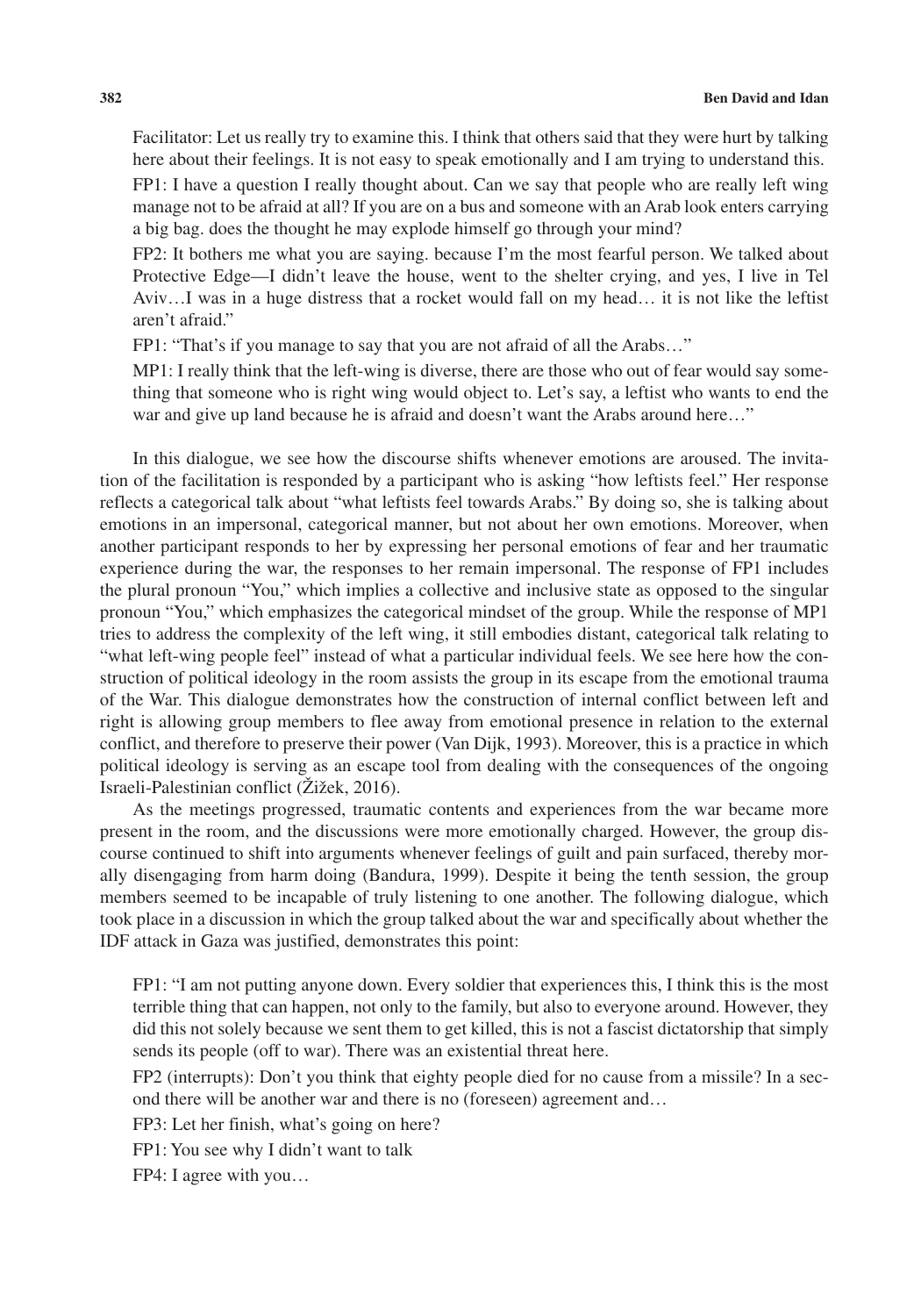FP1: The issue is not whether you agree or not. That's it, say what you will, I am done (angrily) FP4: I just wanted to say that I agree. I just wanted to say that my response is not against you. For me, it is from the heart. (FP1 is crying.) It raises my personal pain. Yesterday I read a headline in the news, four months after Operation Protective Edge, recurring violence and shooting, and I think to myself for what reason and why did the Israeli soldiers get killed. FP1: So you could sit here."

In the group discourse, participants interrupted each other in rejection of each other's statements steering a fight/flight dynamic that takes group members away from reflecting on their pain (Bion, 1961). In the example, one participant is expressing her support of the need to send soldiers to the war. The rhetoric and use of soft language ("I am not putting anyone down") precedes her argument that soldiers need to be sent to the war. She is acknowledging that it is *"*the most terrible thing that can happen" and then says that "we" sent them, thus implying that the Israeli collective, including all members in the room, are equally responsible for this decision. She summarizes by highlighting that this act is not futile, but "there was an existential threat." In response, some of the members object, leading to an escalating discussion, in which the participant bursts into tears. Even when others try to validate her feelings by identifying with her ("I just wanted to say that my response is not against you. For me, it is from the heart*")*, she replies using cynicism, telling the other participants that they should be grateful for sitting in class due to the fighting soldiers. Direct expressions of feelings are ignored (e.g., *"for me, it is from the heart"*) and the discussion takes the form of mutual accusations. Furthermore, it seems that while members are highly emotional, they cannot contain these emotions in themselves and in others.

## *Stage D: Conscious Fleeing*

The final meeting of the course was conducted following the group's visit to East Jerusalem, in which they met with several people—Palestinians and Jews—who told them about their lives. They visited a checkpoint in Sheik Jarach, a Palestinian neighborhood in which there was a struggle with Jewish settlers who had attempted to take over their lands. The tour provoked many feelings, particularly the story of the Sheik Jarach neighborhood and encounters with both Palestinian tenants and a Jewish NGO that purchased lands for the purpose of taking over the neighborhood. The group members were overwhelmed by the fact that this had been carried out in such a blunt and direct manner. The atmosphere in the meeting was heavy, with many silences.

FP1: "My feeling is—now what? So, we were there. It surprised me how easy it was to return to a routine. I don't know what role all this plays in my life (long silence)

FP2: "I stayed with the impression of the map (of Jerusalem), it depicts this impossible situation. I kept it at home and showed it to people, but with a lot of frustration"

FP3: "The tour was mentally exhausting, I didn't have the strength, it was too much to contain, in the bus on the way back home I was tired and exhausted…to contain everything for better or for worse is tiresome…the tour took over me for a couple of days but then I forgot about it."

FP4: "In my mind there were a lot of conflicts in the room until the tour, and I experienced a revelation and the discourse is not much bigger than what is happening here in the room, the left and right in the room is suddenly a bit less relevant because we suddenly saw something much bigger and that is the issue."

FP5: "I felt that I am not doing anything regarding the issue and I don't know anything on the matter, and I grew up in Jerusalem and never have I entered east Jerusalem in this way. I also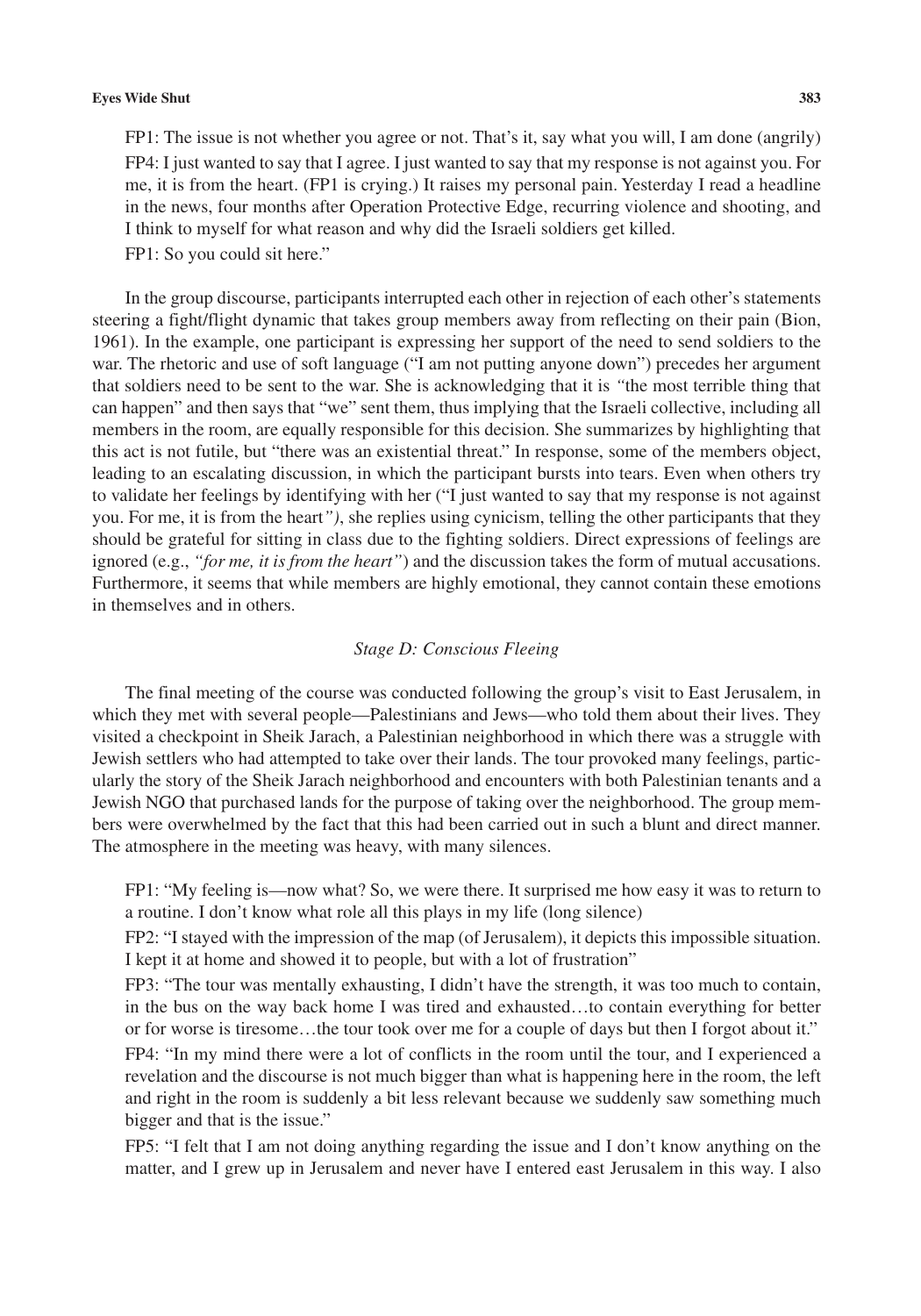feel that I can't do much about it… I always thought the solution would be two states, and the Palestinian guide always said no, we have to live together. I don't want to leave my home."

The quotes reflect disillusionment from the dramatic inner conflict into acknowledging the bigger picture of injustice. On the one hand, we see group members admitting the challenges raised by the encounter with Palestinians and with the reality in east Jerusalem ("I stayed with the impression of the map (of Jerusalem), it depicts this impossible situation"; "I experienced a revelation"). On the other hand, they express fatigue and helplessness regarding the possibility of change ("I was tired and exhausted…to contain everything for better or for worse is tiresome"). FP5 clearly expresses her understanding of the price reality claims (that is, Jews and Palestinians living together and not in two states), alongside her unwillingness to pay it ("I don't want to leave my home"—referring to Jerusalem where many Jews live in ex-Palestinian neighborhoods). In this last meeting, the group members were consciously willing to see the Other's suffering and injustices caused by the ongoing conflict and the Israeli government's policies. In this sense, we saw a shift from the fight/flight dynamic (Bion, 1961) that resembled the whole process, as here group members were emotionally present. However, at the same time, they denied their responsibility by claiming the inevitable temporality of their sight, and by doing so, they protected their moral image from further damage (Bandura, 1999; Halpern & Weinstein, 2004; Shnabel & Nadler, 2008). The course ends with a clearcut choice to look the other way. The ability to make this choice, as constructed in the discourse, indicates their privileges as the strong side in the conflict (Van Dijk, 1993).

## **Discussion**

The group process we described in this study was carried out during times of escalation. In terms of identity threat (LeVine & Campbell, 1972; Tajfel & Turner, 1986), it appears that from the beginning the group members expressed a need to restore their positive perception of their ingroup. Interestingly, this occurred in two different, allegedly contradicting needs: a need for reassurance on the one hand, and a need for challenge on the other. In light of the literature (Jost et al., 2009; Žižek, 2016), we can perceive both needs as two ends of the same bar. Both are trying to achieve a restoration of moral self-image, as the need for challenge and self-critique can also be interpreted as an attempt to engage in moral discourse and actions.

The construction of these two opposing needs led the group into a fight/flight dynamic (Bion, 1961), carrying a political meaning for the group as a whole, as group members constructed its meaning for what was right wing versus left wing. In this regard, political orientation was translated into a dynamic of comfort versus confrontation. Those who were identified in the group as right wingers searched for stability and self-validation, consciously avoiding the discomfort of dealing with their role in wrongdoing. They perceived themselves as defending and loyal to their ingroup, in opposition to the left wingers, and in this sense it allowed them to morally justify their patriotic concern and their bias towards their ingroup. This coincides with Jost et al. (2009), who suggested a correspondence between psychological needs to manage uncertainty and identity threat and core philosophical values of political conservatism. In contrast, those who were identified as left wingers constantly challenged the group's comfort zone by criticizing Israel's actions and the group's inaction. In a similar way to what Žižek (2016) argued regarding the liberal left in Europe, the leftist superiority over the right-wing group members allowed them to validate their identity as moral advocates. In the current analysis, the political categorical divide between left and right successfully served the group in its attempt to avoid emotional presence in the face of the threat to morality. As the group was preoccupied with internal dynamics of accusation and the defense of the Other inside the room, they overlooked the Palestinian Other outside the room. As detected in our analysis, the Palestinian Other served as a trigger to heated discussions, but it did not remain the focus of attention.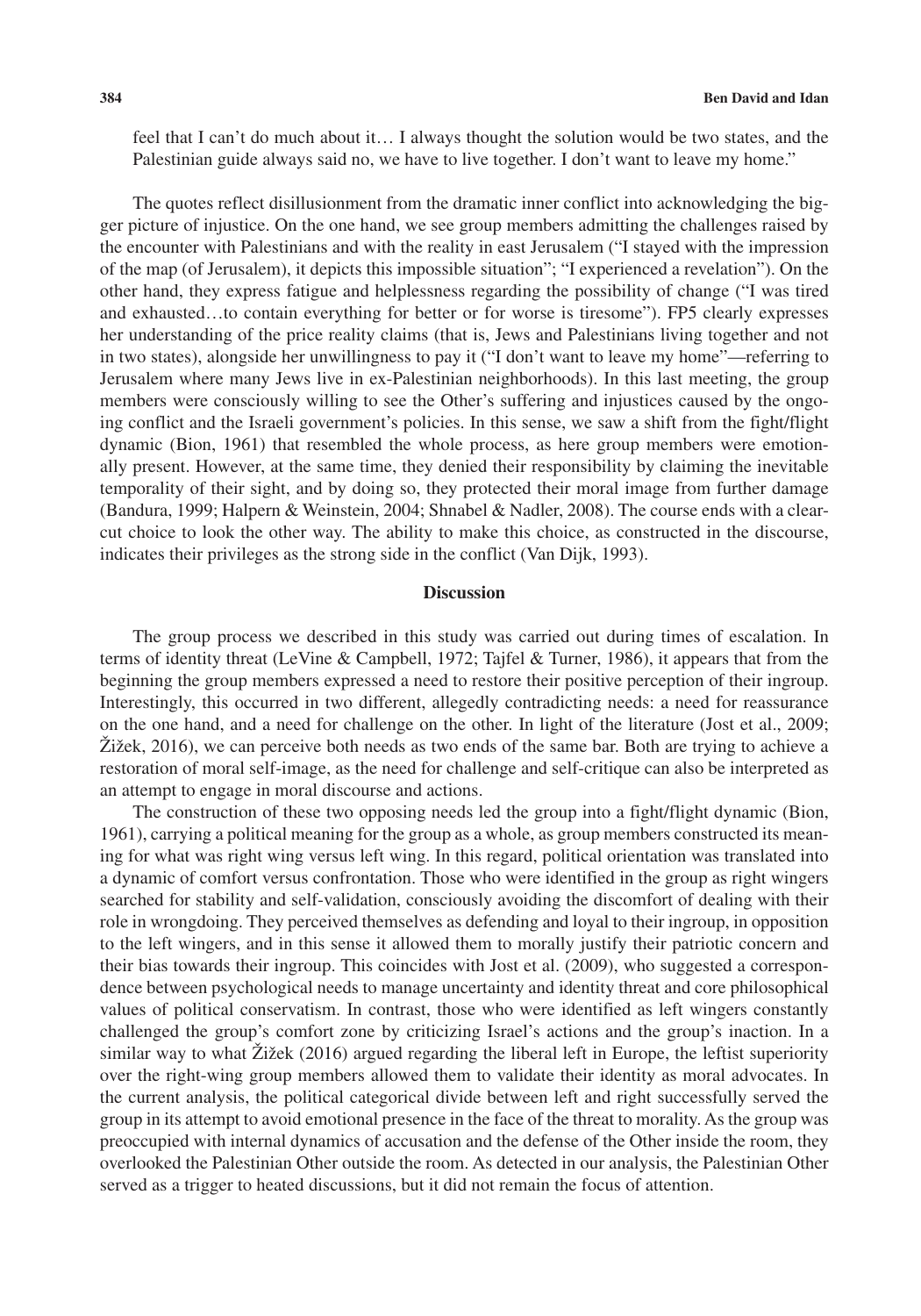In line with the literature (Bandura, 1999; Halpern & Weinstein, 2004), we can argue that in order to handle threats to ingroup identity, group members psychologically distanced themselves from threats to their moral group image by fleeing from personal and emotional talk. In fact, we can argue that they were fighting—that is, judging, arguing, and dramatizing—in order to flee from emotional consequences driven by the escalating events. It could be assumed that the growing threat caused by the Gaza War intensified this pattern. The latter was a very painful yet provoking topic that resulted in the escalation of the group discussion whenever it came about.

Unlike the group process within the course which took place a year before in a different political context (see: Ben David & Idan, 2019; Ben David et al., 2017) in which the group discourse transformed from categorical and defensive to more complex and inclusive, the analysis of this year revealed that the group dynamic resembled an escalating circle. As it appeared, while the intensity of the discussion in terms of content (for example, surfacing of traumatic experiences and controversial issues) increased throughout the process, the rhetoric of the group discourse remained the same. Specifically, the group kept displacing guilt into blame, mutually accusing one another and avoiding direct reflection of their emotions. The sole moment in which the group members were conscious of their flight was in the last meeting that occurred following the group's visit to east Jerusalem. By that, they were acknowledging that their eyes were now open, but they will soon be shut again.

#### **Conclusions**

The article strongly reflects the current political reality in Israel, which is characterized, on the one hand, by escalating violence and the deepening of the conflict in both the West Bank and in Gaza, with no political solution in the horizon; on the other hand, by polarizing and divisive political discourse inside the Israeli society fueled by its leaders, who set right and left against each other. The significance of the current research is that it highlights how these two processes coincide, work together, and nourish each other. Thus, the focus on the political Other, left or right, drew the attention away from the Palestinian Other, and by that from the moral consequences of harm doing. In Israel's present reality of recurring elections, we are witnessing this very process in which the focus of attention is on political preference, and public discourse is concerned with the left and the right, while very few words are devoted to a political solution to the ongoing occupation.

#### *Limitations and Future Research Directions*

The group process described in this study was limited, as it concentrated on a small self-selected group of young Jewish-Israeli students who were interested in the topic of the Israeli-Palestinian conflict and were politically inclined. Although the group does not represent the political distribution among Israeli voters, a variance in political opinions was apparent. In addition, it is important to note that the political discourse analyzed occurred in a planned setting of a facilitated group that was conducted within the framework of an academic setting. Therefore, future research should entail a larger population, which is not self-selected, and represents the political spectrum. One possible direction which we wish to pursue in our future research is political discourse that is held in different platforms of new media, in order to further investigate political discourse in the context of escalating violence, as well as practices of transformation in the discourse.

#### **ACKNOWLEDGMENT**

Correspondence concerning this article should be addressed to Yael Ben David, Baruch Ivcher School of Psychology, Interdisciplinary Center Herzliya, PO Box 167, 8 Ha'universita Street, Herzliya 4610101, Israel. E-mail: [yael.bendavid@idc.ac.il.](mailto:yael.bendavid@idc.ac.il)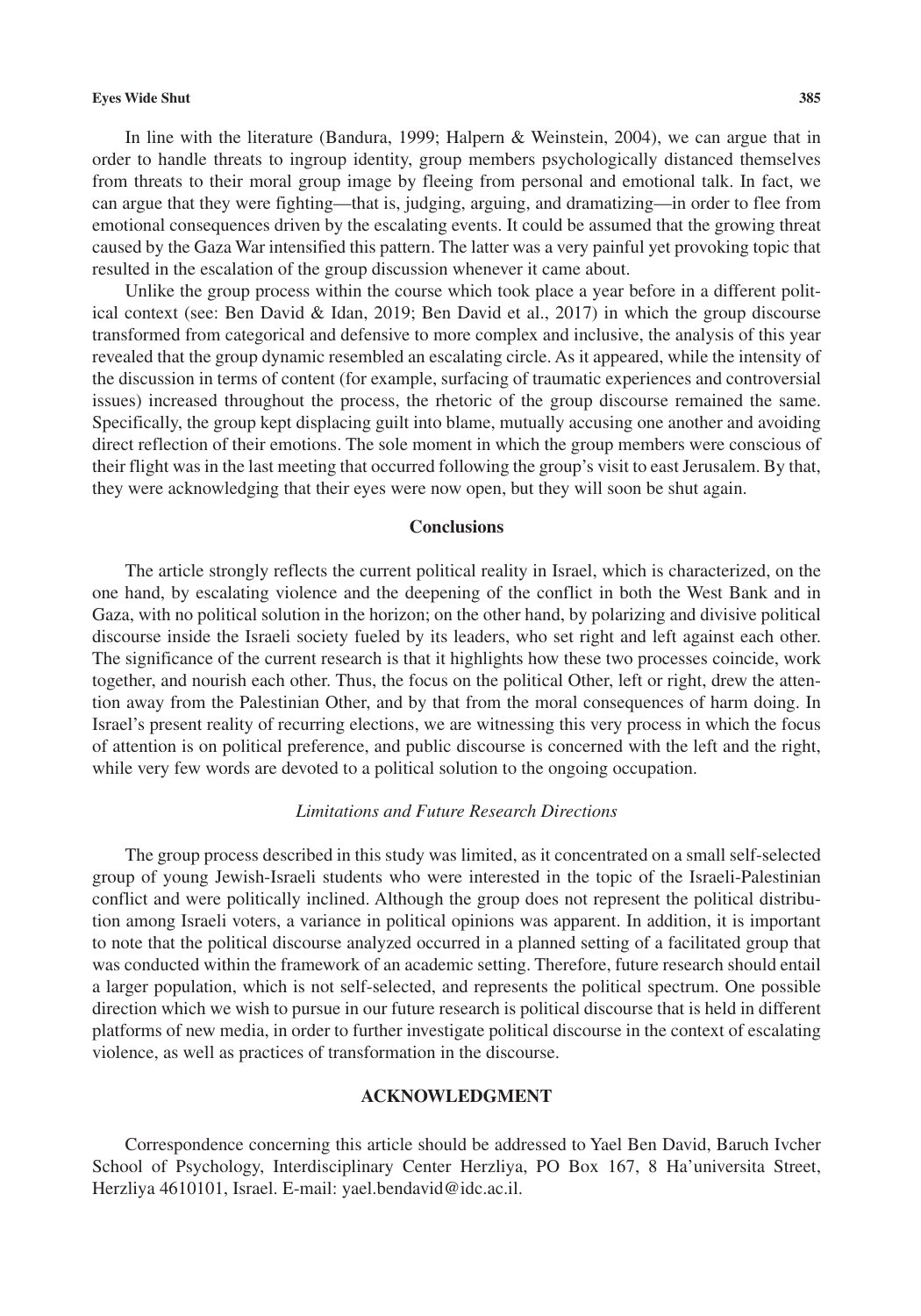#### **REFERENCES**

- Adalah—The Legal Center for Arab Minority Rights in Israel. (2014, July 22). *Palestinian NGOs in Israel to UN HRC: Gross human rights and humanitarian law violations and suspicions of war crimes in Gaza*. Retrieved from [https://www.](https://www.adalah.org/en/content/view/8310) [adalah.org/en/content/view/8310](https://www.adalah.org/en/content/view/8310)
- Adorno, W., Frenkel-Brunswik, E., Levinson, D. J., & Sanford, R. N. (1950). *The authoritarian personality*. New York, NY: Harper & Row.
- Arian, A., & Shamir, M. (2011). Introduction. In A. Arian & M. Shamir (Eds.), *The elections in Israel 2009* (pp. 1–19). New Brunswick, NJ: Transaction Publishers.
- Ashkenas, J., Tse, A., Wallace, T., Watkins, D., & Yourish, K. (2014, August 3). *Assessing the damage and destruction in Gaza*. Retrieved from [https://www.nytimes.com/interactive/2014/08/03/world/middleeast/assessing-the-damage-and-destr](https://www.nytimes.com/interactive/2014/08/03/world/middleeast/assessing-the-damage-and-destruction-in-gaza.html) [uction-in-gaza.html](https://www.nytimes.com/interactive/2014/08/03/world/middleeast/assessing-the-damage-and-destruction-in-gaza.html)
- Austin, J. L. (1975). *How to do things with words*, New York: Oxford University Press.
- Averbach, L. (2014, July 17). *'Ha'aretz' newspaper provided Gideon Levy a bodyguard following threats on his life*. Retrieved from<https://www.globes.co.il/news/article.aspx?did=1000956037>
- Bandura, A. (1999). Moral disengagement in the perpetration of inhumanities. *Personality and Social Psychology Review, 3*(3), 193–209.
- Bandura, A. (2016). *Moral disengagement: How people do harm and live with themselves*. New York, NY: MacMillan LearningWorth.
- Bar-Tal, D. (2013). *Intractable conflicts: Socio-psychological foundations and dynamics*. Cambridge, United Kingdom: Cambridge University Press.
- Bar-Tal, D., & Schnell, I. (2013). Introduction: Occupied and occupiers—The Israeli case. In D. Bar-Tal & I. Schnell (Eds.), *The impacts of lasting occupation: Lessons from Israeli society* (pp. 1–28). New York, NY: Oxford University Press.
- Ben David, Y., Hameiri, B., Benheim, S., Leshem, B., Sarid, A., Sternberg, M., … Sagy, S. (2017). Exploring ourselves within intergroup conflict: The role of intragroup dialogue in promoting acceptance of collective narratives and willingness toward reconciliation. *Peace and Conflict: Journal of Peace Psychology, 23*(3), 269–277.
- Ben David, Y., & Idan, O. (2019). "We don't have to talk about how I feel": Emotionality as a tool of resistance in political discourse among Israeli students–a gendered socio-linguistic perspective. *International Feminist Journal of Politics, 21*(2), 271–294.
- Bennis, W. G., & Shepard, H. A. (1956). A theory of group development. *Human Relations, 9*(4), 415–437.
- Bion, W. R. (1961). *Experiences in groups and other papers*. New York, NY: Basic Books Inc.
- Bismut, B. (2014, July 20). *Europe: Mass demonstrations against Israel*. Retrieved from [https://www.israelhayom.co.il/artic](https://www.israelhayom.co.il/article/201705) [le/201705](https://www.israelhayom.co.il/article/201705)
- Butler, J. (1993). Critically queer. *GLQ: A Journal of Lesbian and Gay Studies, 1*(1), 17–32.
- Canetti, D., Elad-Strenger, J., Lavi, I., Guy, D., & Bar-Tal, D. (2017). Exposure to violence, ethos of conflict, and support for compromise: Surveys in Israel, East Jerusalem, West Bank, and Gaza. *Journal of Conflict Resolution, 61*(1), 84–113.
- Chilton, P., & Schaffner, C. (2002). Introduction: Themes and principles in the analysis of political discourse. In P. Chilton & C. Schaffner (Eds.), *Politics as text and talk: Analytic approaches to political discourse* (pp. 1–45). Amsterdam, the Netherlands: John Forum Artis.
- Dunmire, P. L. (2012). Political discourse analysis: Exploring the language of politics and the politics of language. *Language and Linguistics Compass, 6*(11), 735–751.
- Halperin, E., Bar-Tal, D., Sharvit, K., Rosler, N., & Raviv, A. (2010). Socio-psychological implications for an occupying society: The case of Israel. *Journal of Peace Research, 47*(1), 59–70.
- Halpern, J., & Weinstein, H. M. (2004). Rehumanizing the other: Empathy and reconciliation. *Human Rights Quarterly, 26,* 561–583.
- Hameiri, B., Bar-Tal, D., & Halperin, E. (2014). Challenges for peacemakers: How to overcome the socio-psychological barriers. *Policy Insights from the Behavioral and Brain Sciences, 1,* 164–171.
- Hobfoll, S. E., Tracy, M., & Galea, S. (2006). The impact of resource loss and traumatic growth on probable PTSD and depression following terrorist attacks. *Journal of Traumatic Stress, 19*(6), 867–878.
- Ifergan, S. (2014, July 8). *A surfer spent the night in jail following the writing of a post against the government*. Retrieved from<https://www.mako.co.il/nexter-internet/social-networks-facebook/Article-cac>
- John, N. A., & Dvir-Gvirsman, S. (2015). "I don't like you anymore": Facebook unfriending by Israelis during the Israel-Gaza conflict of 2014. *Journal of Communication, 65*(6), 953–974.
- Jost, J. T. (2017). Ideological asymmetries and the essence of political psychology. *Political Psychology, 38*(2), 167–208.